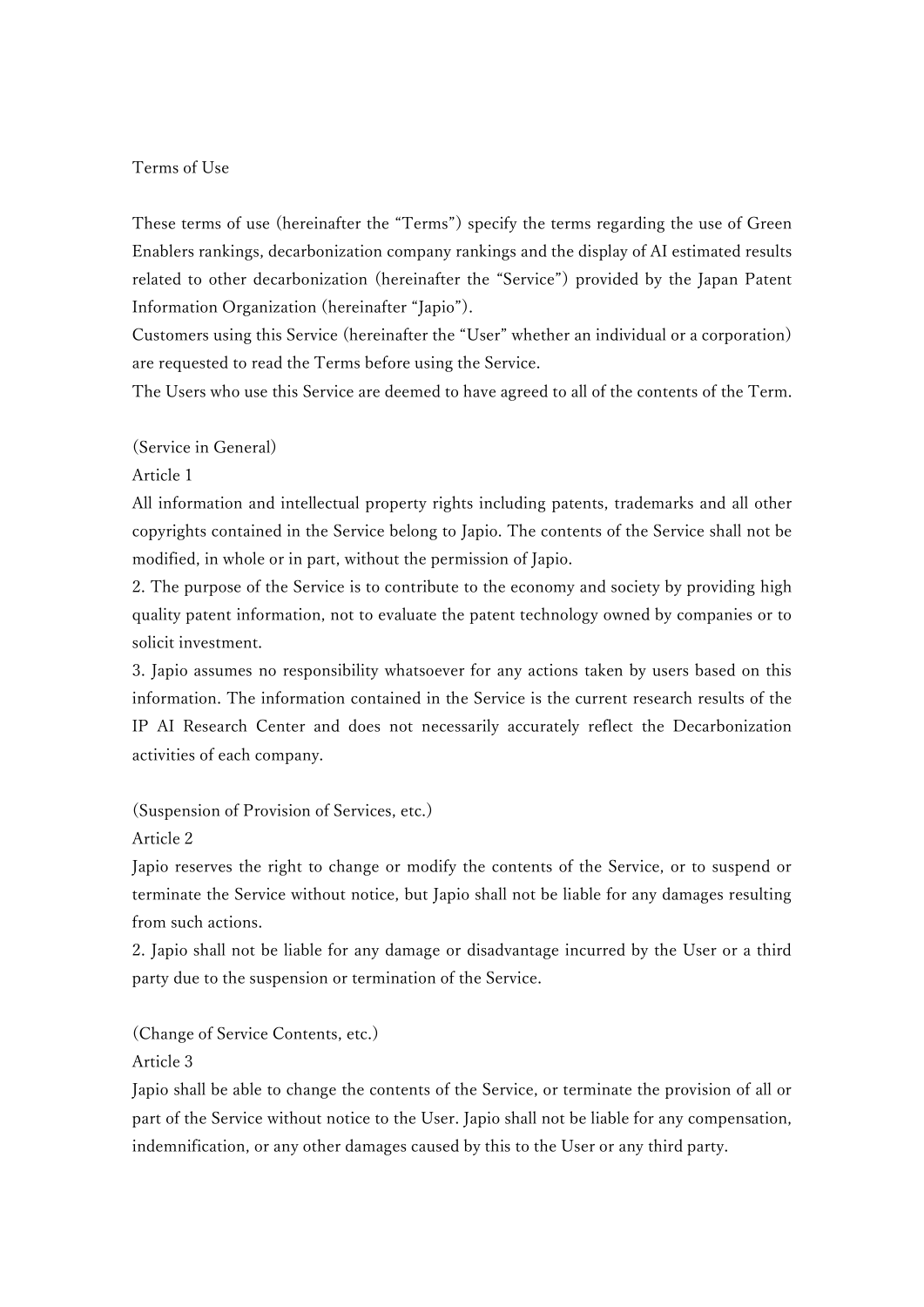## (Compliance Items)

Article 4

The User shall not commit or have any third party to commit any of the following acts when using the Service.

- (1) Acts that may interfere with the operation of the Service.
- (2) Acts that infringe or may infringe the intellectual property rights or other rights of Japio or third parties such as other Users.
- (3) Acts of removing or modifying any and all descriptions of intellectual property rights, including patent rights, trademark rights, and copyrights, contained in the Service.
- (4) Acts that directly or indirectly benefit antisocial forces in connection with the Services.
- (5) Acts that violate laws and regulations or public order and morals.
- (6) Acts related to criminal acts.
- (7) Other acts that Japio deems inappropriate.

2. If a dispute arises between a User and a third party because the User's use of the Service infringes or may infringe any of the rights of that third party, the User shall resolve the dispute at the User's expense and responsibility, and shall not cause any damage to Japio.

3. Japio may claim compensation for loss or damage incurred by Japio due to the User's violation of either these Terms.

## (Disclaimer)

Article 5

Japio does not guarantee the accuracy, eligibility, completeness, usefulness, precision, reliability, or suitability for any particular purpose of the Service.

2. Japio does not guarantee that the Service does not infringe any intellectual property rights or other rights of third parties.

3. Japio shall not be liable for any loss or damage directly or indirectly incurred by the User or any third party in connection with the User's use of the Service.

4. Japio shall not be liable for any transactions or disputes that occur between the User and other Users or third parties in connection with the Service.

## (Changes to the Terms)

Article 6

At Japio's discretion, Japio may change the conditions and other provisions stipulated in these Terms at any time without notifying the User in advance. In this case, Japio will notify the User of the new version of these Terms by posting it on the Service screen or by any similar